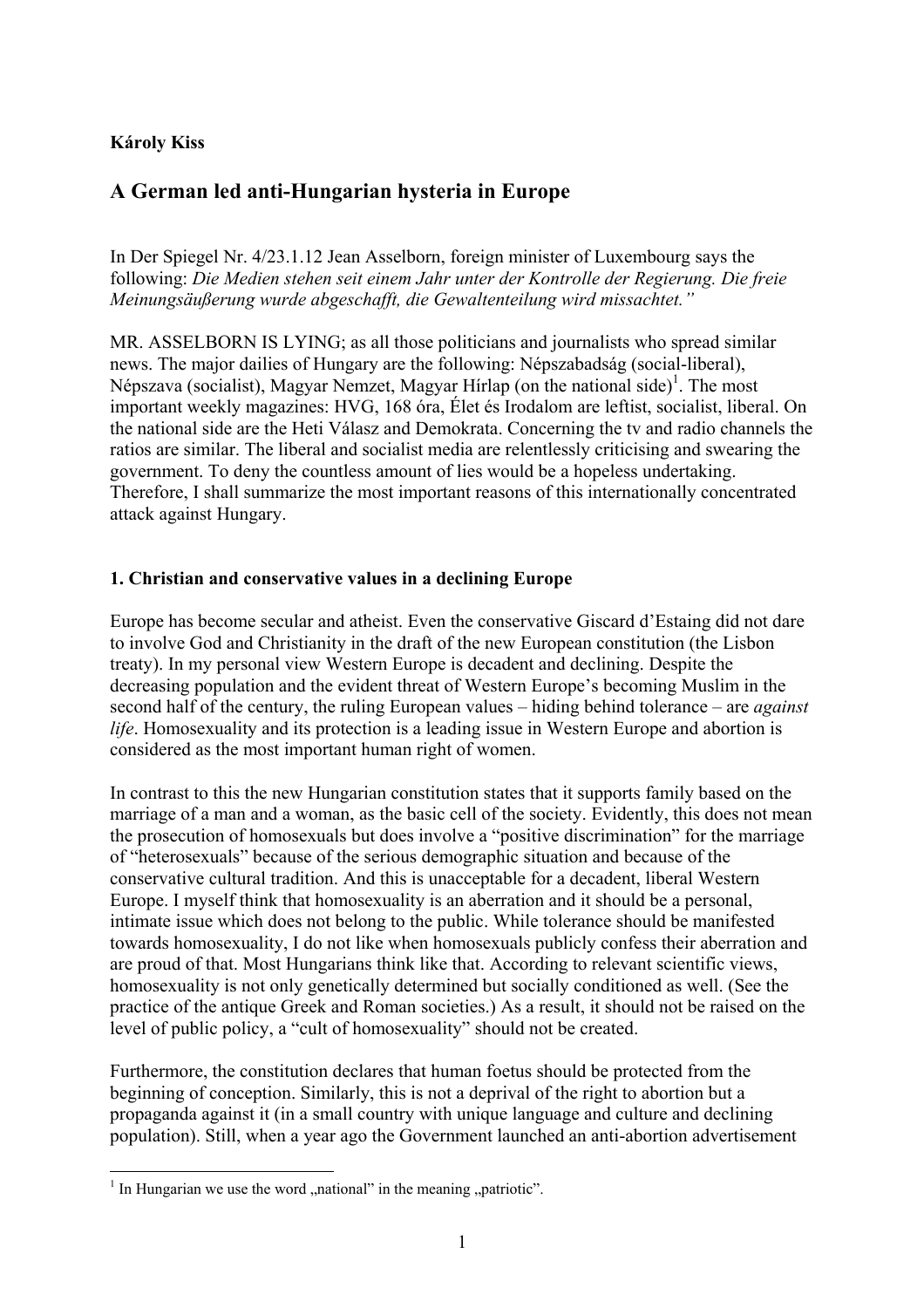campaign, it was forced to stop by the Commission because "it might cause bad consciousness for those women opting for abortion". Maybe, abortion must be a personal issue and right, but propagation of abortion and condemnation of an anti-abortion campaign is unacceptable for me. And this is, how those people think, who voted in power the present Government.

This is why I say that a decadent Western European civilisation is fighting and oppressing a country which tries to protect life. This is the basic reason, why the liberal, socialist and green Europe is against Hungary. And they make the bigger part of Western Europe. The new Hungarian constitution begins with this: "God bless the Hungarian". This is the first line of our national anthem. And this is outrageous for the bigger part of Europe. But our Prime Minister rightly applied to the representatives of the European Parliament during the "Hungarian session" that Christian Europe should also be part of Europe, Christian values should also be considered European values, although now in minority.

# **2. Offending the interests of the big foreign companies and banks**

The Fidesz-government took over a country with 82 per cent national debt (related to GDP). At the same time, Hungarian economy is one of the most open all over the world. In the situation of a general recession, with low or zero economic growth, the low budget deficit required by the Commission could not be met otherwise but charging extra taxes on the big companies and banks. (Irrespective of being national or international, but as a natural condition, they are mostly owned by foreign capital.) Although there is a widespread popular opposition against banks all over the world (see Occupy Wall Street, etc.), Austrians, Dutch and Germans do not like to hear that the Hungarian Government charges extra taxes on their international companies and banks.

But does the Western citizen know why are we so indebted? National debt was raising from 52 per cent up to the present 82 per cent during the 8 year long rule of the socialist-liberal governments. And does the Western citizen know that refinancing the foreign debt this year will cost minimum as much as the total national health expenditure? And does he/she know where does the 10 per cent interest paid for the Hungarian state debt papers end? In his or her pocket! The savings of the Western citizens, accumulated in the pension funds, life insurance bonds and simple bank accounts are invested in the Hungarian state debt papers. And does he/she know, that the Common Market (later Single Market) has been created in such a way that the economic lagging behind and indebtedness of the peripheral countries is permanently reproduced? And that the restriction packages of the IMF serve the functioning of the pumps, sucking out the interest payments from the country?

60-70 per cent of the profits of Audi come from the fact that Audi-Hungary pays five times less salaries to the Hungarian workers as if Audi was manufactured in Germany. The West is sucking out incomes from the peripherial countries in many ways. That's a very pleasant situation for the West. Hungary, or Orbán is putting very delicate issues on the agenda: Christian values versus liberal values, national interest versus international companies and financial capitals. His confrontative character should not be mixed with the problems he raises.

As a result, Hungary got critiques and enemies on the European conservative side as well.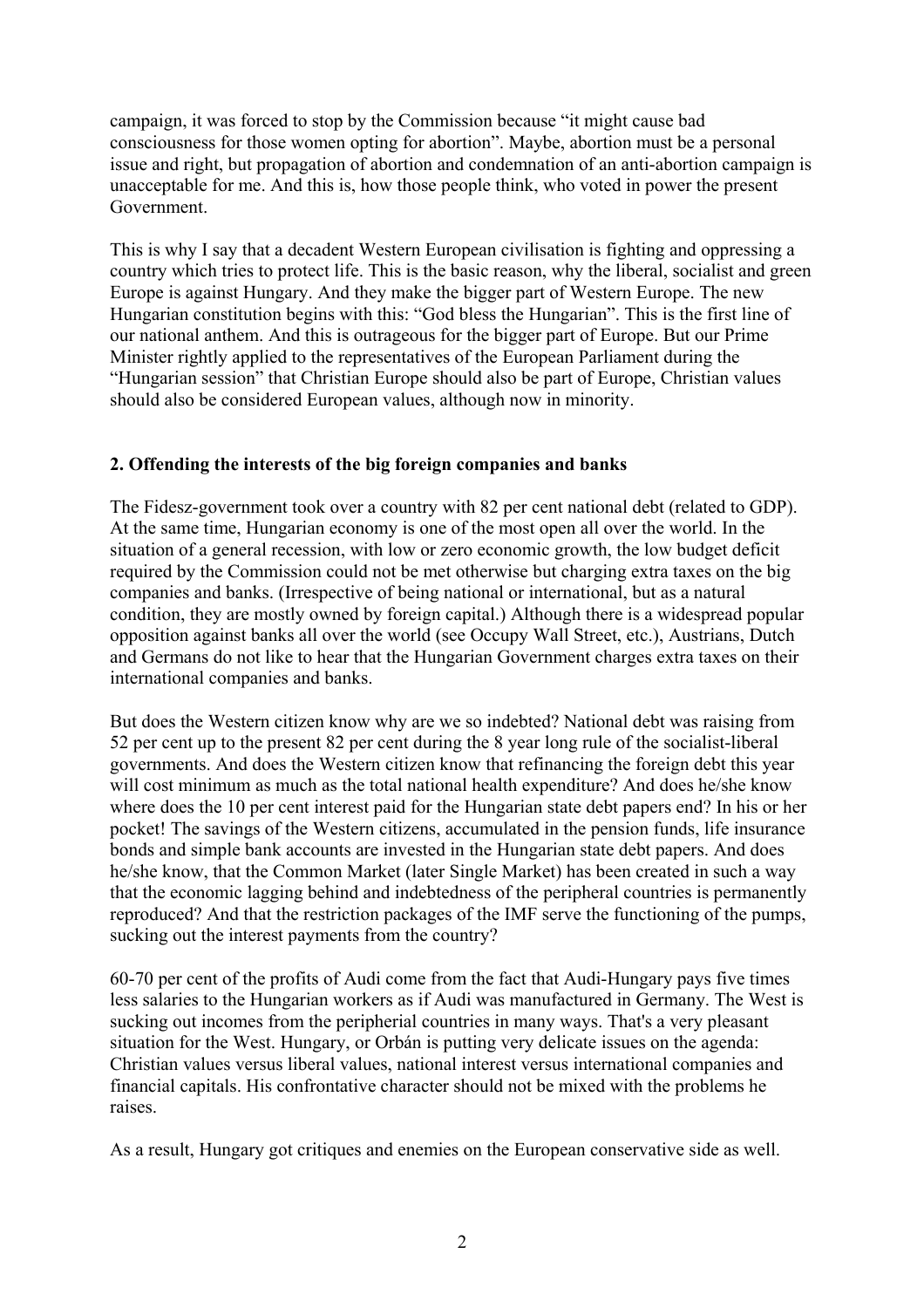The majority of Hungarians feel that they do not need to be saved from their Government; they have to be saved from the foreign financial capital! A leading slogan of the pro-Government march on 21st January was: Elmentek a tankok, bejöttek a bankok; THE TANKS LEFT, CAME IN THE BANKS!

#### **3. Cosmopolitan Jews versus the national interest**

#### *Those, who are thinking in schemes and are not able to evaluate a situation based on its own characteristics, should not read this point because for them this is nothing else but an anti-Semite text*

Politically, Hungary has been deeply divided. In our country has not been formed a so called national minimum platform (concerning minority issues or basic economic policies), which does exist in most countries, e.g. in Bohemia, Poland, Slovakia or Roumania. The reason is that there is a relatively great number of cosmopolitan Jews in Hungary.<sup>2</sup>

In contrast to Germany, Bohemia, Poland and Slovakia, in Hungary part of the Jewish population was saved during the second world war. (This was due to Governor Horthy, who stopped deportations by the Gestapo even in a situation when Hungary was occupied by the Wehrmacht.) As a result, the number of the Jewish origin population is put at some 100 thousand presently in Hungary, far more, than in any other East-European countries. Since 1990 the liberal SzDSz became the mouthpiece of cosmopolitan Jews in Hungary.3

The social and liberal parties have become the servants of the foreign interests<sup>4</sup>, while the conservative parties (like MDF earlier, FIDESZ and Christian Democratic People's Party) are fighting for the national interests (this is, why the Western jargon calls them "nationalist" parties). The Hungarian cosmopolitan Jews (and their party, the SzDSz) brand the "national" parties racist, antisemite, chauvinist and fascist, without their serving those stigmas. They do not know the word patriotism; anything, connected with the nation, is "nationalist" for them. If the country has a government, which tries to defend national interests, it is nationalism, chauvinism and fascism for the Hungarian cosmopolitan Jews.

The situation has become critical since April 2010, because the liberal SzDSz has been voted out from the Parliament.<sup>5</sup> For the Jewish cosmopolitans even that situation was unbearable, when they were in opposition.<sup>6</sup> But since 2010 they are not present even in the Parliament; they have not a direct say in the life of the country. This is, why they have initiated a stronger as ever attack against the Hungarian government in the international media. The leading

1

 $2^{\circ}$  Of course, only part of the Jews are cosmopolitans, similarly not all cosmopolitans are Jews.

<sup>&</sup>lt;sup>3</sup> This description of the Hungarian political arena might be unusual for the foreigners, but this is a decisive fact: the liberal side in Hungary has a special character because of the great weight of cosmopolitan Jews. Our liberals are not national liberals but cosmopolitan liberals.

<sup>&</sup>lt;sup>4</sup> In the professional jargon this is called the "comprador bourgeoisie". Explanation: earlier the ruling socialist one party was serving the Soviet interests; this tradition has been brought up to the present, irrespective of the fact that who is to be served. (Today it is the Western powers.)

 $<sup>5</sup>$  The reason, why Fidesz and Christian-democrats could win 2/3 in the Parliament is the complete</sup> mismanagement of the country by the socialists and liberals in the former 8 years and the unbearable nation-wide corruption.

<sup>&</sup>lt;sup>6</sup> To tell the truth, even that situation is unbearable for them, when there are other parties than liberal or socialist in the political arena. (This is how they interpret tolerance: they do not tolerate intolerant parties. And all those are intolerant who differ from them.)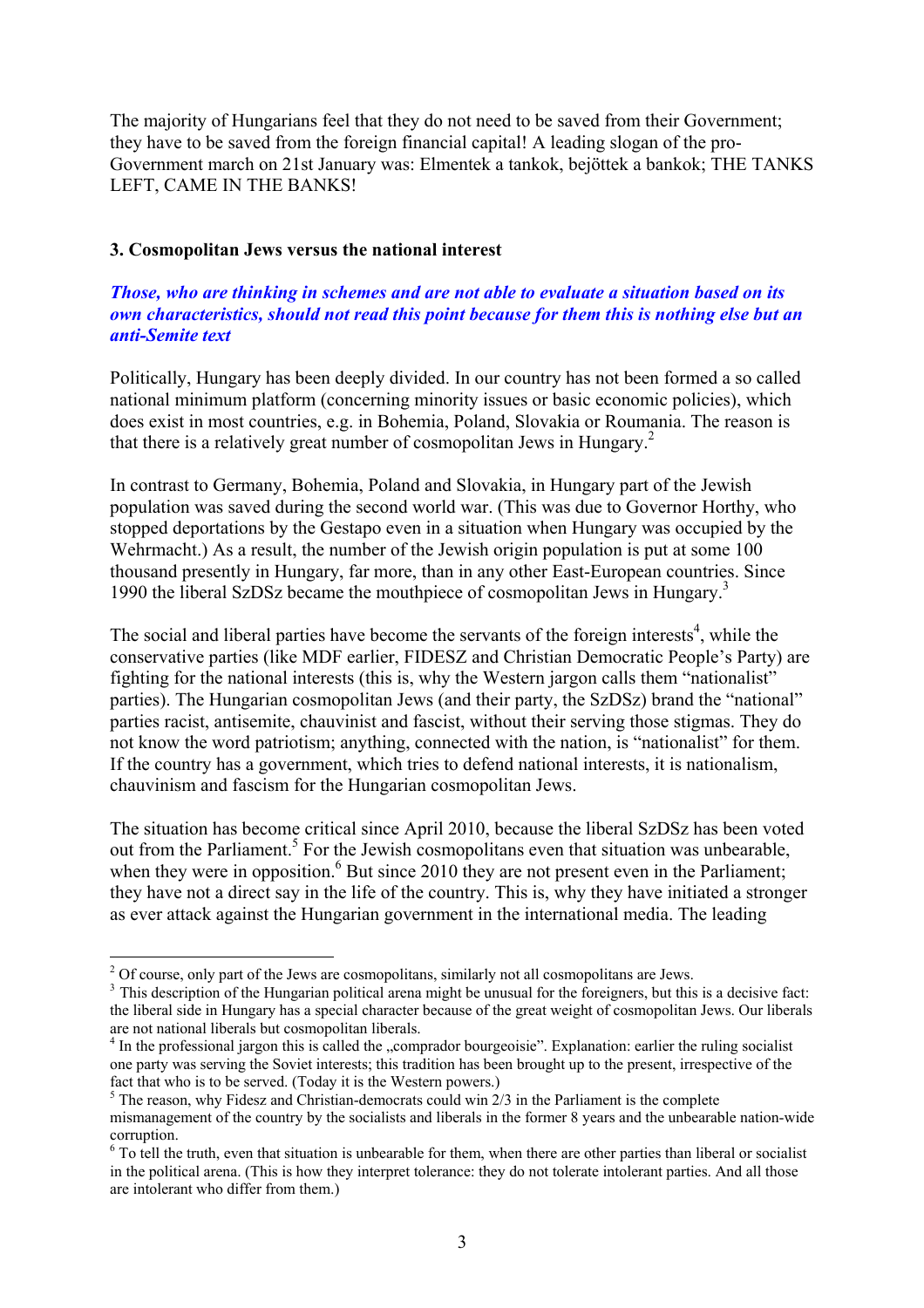figures of this campaign are the musicians (András Schiff, Ádám Fischer, Iván Fischer) and writers, philosofers (György Konrád, Imre Kertész, György Dallos, Ágnes Heller) of Jewish origin. How could you otherwise explain, that while The New York Times reports any movement on the opposition side, it did not even mention the pro-government march with the participation of several hundred thousands people? Or how do you explain Le Monde's calling Orban directly a Hungarian Hitler? As concerns Austria, the fiercest attacks come from newspapers with Jewish influence. (Der Spiegel and Süddeutsche Zeitung are other cases, I shall refer to the German case later.)

#### **4. The German hysteria – a special issue**

Hungarian policies hurt both German left-side values and business interests. But besides them, there is a special issue: the nazi burden of the German history and national consciousness. To counterweigh this shameful spot on German history, the country – but especially its liberal and socialist media – consider themselves to be the safeguard of European democracy and assume a belligerent attitude against all kinds of national, chauvinistic, racist and fascist phenomena. But this time our German friends are mistaken. The syllogism from logics should be applied more carefully. To compare the steps of our Orbán Victor to those of Hitler from parliamentary democracy to dictatorship lack any superficial knowledge of Hungarian mentality and history.

> First, in Hungary there was no authentic fascism; a Hungarian "nationalsozialistische" puppet government was instituted by the Germans after German occupation of the country; it ruled less than half a year.

Second, the communist dictatorship was forced on Hungary by the Soviets, under Soviet military occupation, and it was Hungary, which revolted against such a dictatorship in 1956.

Third, during the centuries of the middle ages there was no time when smelling autodaphés were not lit somewhere in Europe and witches, later heretics were burned on them. In contrast to this, in 1100 a Hungarian king (who could read!) stated: *"De strigis, que non sunt, nulla question fiat"* – Against witches, that do not exist, nobody should raise a charge.

Fourth, Hungary has given 22 Saints to Christianity (most of them belonging to the ruling Hungarian dynasty, the Árpáds). No European nation has such a record.

Fifth, in August 1572, the night of Saint Bartholomey, several thousands of hugenots were massacred in Paris. Four years **earlier**, the Hungarian Parliament declared equal rights to the four major religions; this was the first law of free religion all over Europe.

Sixth, during the Austro-Hungarian Monarchy (1867-1920) Hungary received and emancipated more than 1 million immigrant Jews.

And finally I repeat what has been already mentioned: during the second world war it was only Hungary where part of the Jewish population was saved (roughly 200 thousand people), despite the plans of the Gestapo and being under German occupation.

I have good reasons to suppose that the German hysteria is meant to disguise their own problems: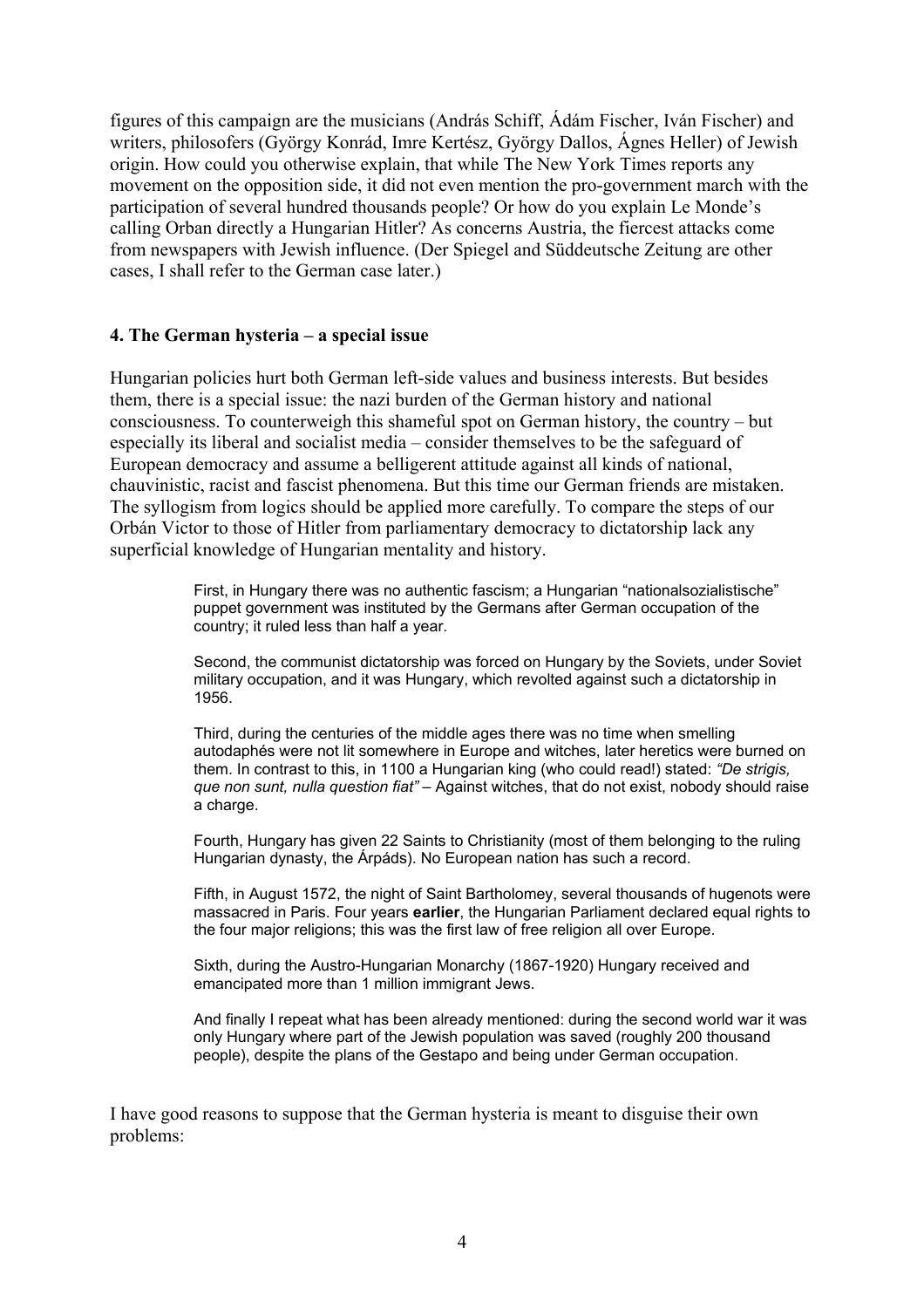- − There are permanent political and constitutional debates, what to do with NPD (Nationaldemokratische Partei Deutschlands), an ever strengthening neonazi party in Germany.
- − Hilfsorganisation für nationale politische Gefangene und deren Angehörige (HNG), a neonazi organization was banned only last September.
- − German authorities discover again and again new underground neonazi groups.
- Since 1990, there were 182 murders with racist motivation in Germany. The **equivalent number in Hungary is 5 (!)**

So it is not nice, German friends, to try to avert the attention from one's problems by slandering others (a friendly people towards you; at least, until now).

Another factor also should be mentioned. Germany – supposedly to ease its bad historical consciousness – harnesses Hungarian writers and artists and leading intellectuals of Jewish origin (Konrád György, Kertész Imre, Dalos György, earlier Eörsi István, etc.) offering them privileged conditions. These writers are trying to serve German hospitality by meeting the expectations of the leftist-liberal media and criticise Hungary. Besides, the strong German self-criticism deeply impresses them, they consider it as an etalon, and are all the time blaming Hungary that it does not criticises itself the same way, forgetting, that Hungary's historical responsibility cannot compare to that of Germany.

# **5. The revival of the spirit of Goebbels**

Let's go back to what I began with my arguments. Why is the foreign minister of Luxembourg lying? And why is this an argument for Spiegel? Is the foreign minister of Luxembourg competent in Hungarian affairs? Is he the person who can evaluate the best the position of Hungarian media? It is ridiculous to refer to him in this aspect.

And here is the explanation: Der Spiegel is very keen on being correct. So the reporters of Spiegel would not write such a sentence that "Die freie Meinungsäußerung wurde abgeschafft" in Ungarn. Furthermore, no foreign minister of a serious country would say that. But the foreign minister of Luxembourg can afford saying that. This is why Spiegel makes an interview with this lying idiot - he is still a foreign minister.

German public (i.e. not commercial) media presents a material for school children about the formation of a dictatorship, with the illustration of what is happening now in Hungary. At the same time I read in Stern.de 26 January: In Germany, for every fifth young adult below 30 years the world Auschwitz does not mean anything. And: almost one third of Germans does not know in which country Auschwitz is located...

ZDF illustrates reports on anti-Government protests in Hungary with the photos of the pro-Government march of 21st January (!)

These methods of falsification and manipulation have been invented by Goebbels… The German media – in its endeavour to combat fascism – revives his spirit. Joseph Goebbels' body lies satisfied in the grave.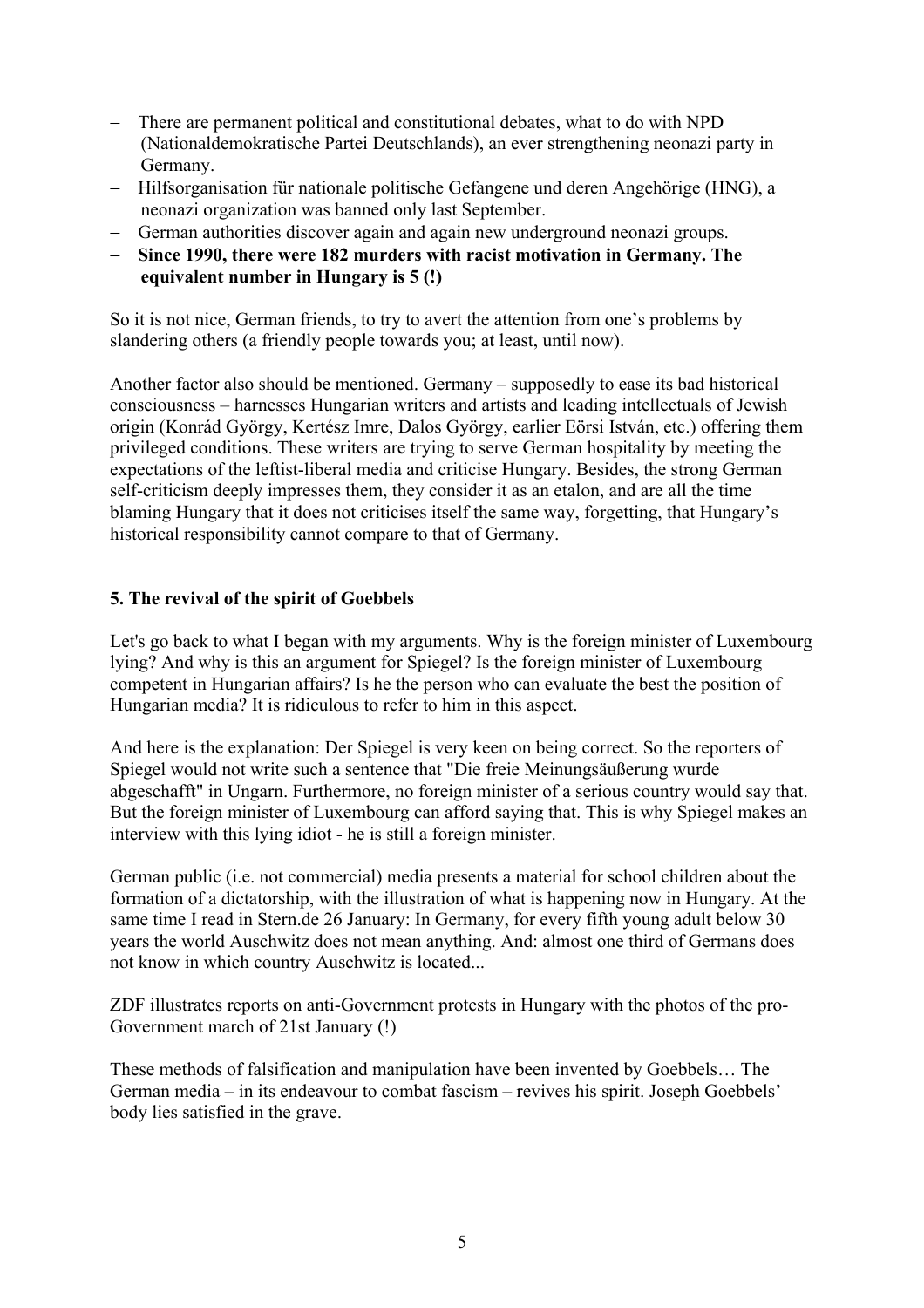### **6. Self-criticism**

Besides the above mentioned reasons, our national-conservative government also can be blamed because of this Pan-European concentrated attack against Hungary. We have to admit, that the policies of our government are sometimes harsh and rightly evoking criticisms.

Without going into details I mention some major phenomena:

- 1. No doubt, a minor part of the Hungarian population is socialist and liberal minded and they do not like Government policy.
- 2. Orbán Victor, a very talented man, belongs to that kind of politicians who prefer to grasp any opportunity and possibility that occur within the legal framework and does not practise generosity to his political counterparts. And a position with 2/3 majority in Parliament offers almost immensely many possibilities to grasp. He remains within legal conditions, but a 2/3 majority makes very wide these conditions.
- 3. According to political sciences, if there are no major splits in a society, it is relatively homogeneous, the ruling party (or parties) do not need to involve the opposition, they can rule alone. But if the country is split into hostile parts (and this is our case), the government is more stable and successful if opposition is also involved. Still, according to Fritz Tamás, a leading political scientist, the special Hungarian circumstances call for a strong government rule without the participation of the opposition. The reason is that from among the 21 years after the systemic changes social-liberal parties were on power during 12 years and the so-called "postcommunist" rule caused further moral erosion and economic crises, so the present national-conservative government should rule firmly alone to clean up the mess.
- 4. In Europe it is completely unique that a government had 2/3 majority. (This is the reaction to 8 years mismanagement of the country by the socialist-liberal coalition.) It is even more strange that in a liberal-socialist dominated Europe a nationalconservative<sup>7</sup> government had a  $2/3$  majority. So our case is not common, and it is permanently under the suspicious attacks of the greater part of Europe.
- 5. No doubt, certain signs of going towards an autocratic system are present in Hungary. But the very serious economic problems, the high corruption and the need of overhauling the whole system do justify the strengthening of the state. Democracy has too basic forms: the "Rechtstaat" and the rule of the majority. It is the second model which is now functioning in Hungary.

1

<sup>&</sup>lt;sup>7</sup> National – in the Hungarian usage – is not nationalistic, but patriotic.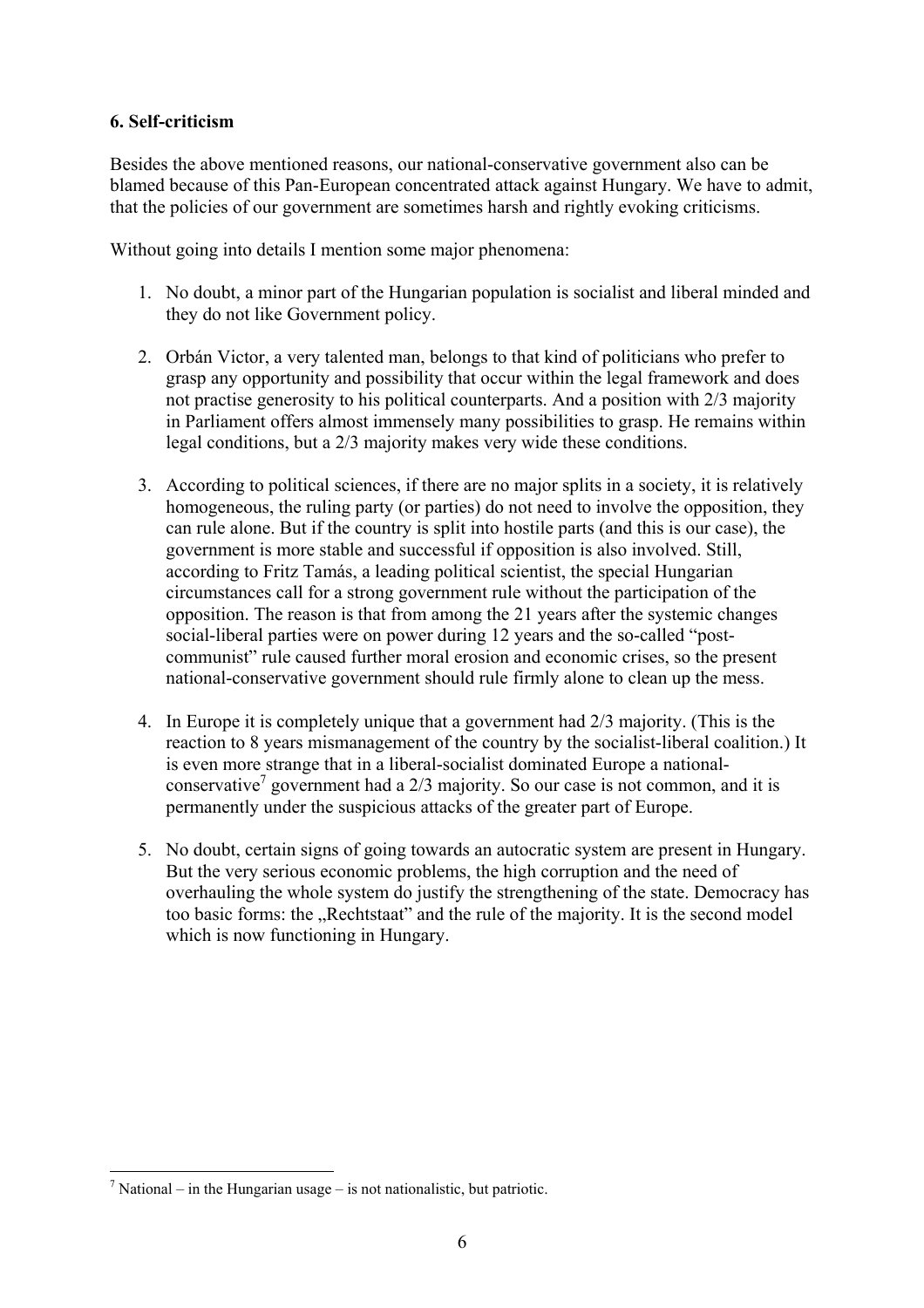Part of the 3 km long pro-Government march on 21st January, with the headline:

**WE SHALL NOT BE A COLONY!** 



#### **7. Much ado about nothing**

Those, who were following the debate on Hungary in the European Parliament on 18th January, probably were surprised at the outcome. On the one hand, the bigger part of the Parliament (the social, liberal and green deputies) were fiercely attacking Orbán Viktor, blaming him of permanently infringing democracy and European values and instituting an autocratic, dictatorial system.

But when concreting the criticism and expressing it in legal terms, it turned out that there are only three points the Commission expects the Hungarian government to change (some other requirements – but neither of major importance – were already accepted by our Premier):

- 1. The president of the Hungarian National Bank and the members of the Monetary Council should not take the oaths on the Hungarian constitution and on the benefit of the Hungarian people (!?!?). The Government should not have the right to control the salary of the president of the Hungarian National Bank. (According to a new law, the Government has put a cap on the salaries of all the public servants, including president of the Bank who earns four times more the maximum.) (The Government does not want to comply.)
- 2. The ombudsman of data protection resigned and the Government wanted this task to be fulfilled by a government agency. (The government is ready to comply with the requirement of the Commission in this respect.)
- 3. The government fixed a common retirement age (62 years) for all public servants, including 260 judges, who –according to the previous regulation – could work until 70 years. This regulation phases out all exceptions, although work after retirement is possible in the same trade or profession everywhere, except justice. (The Commission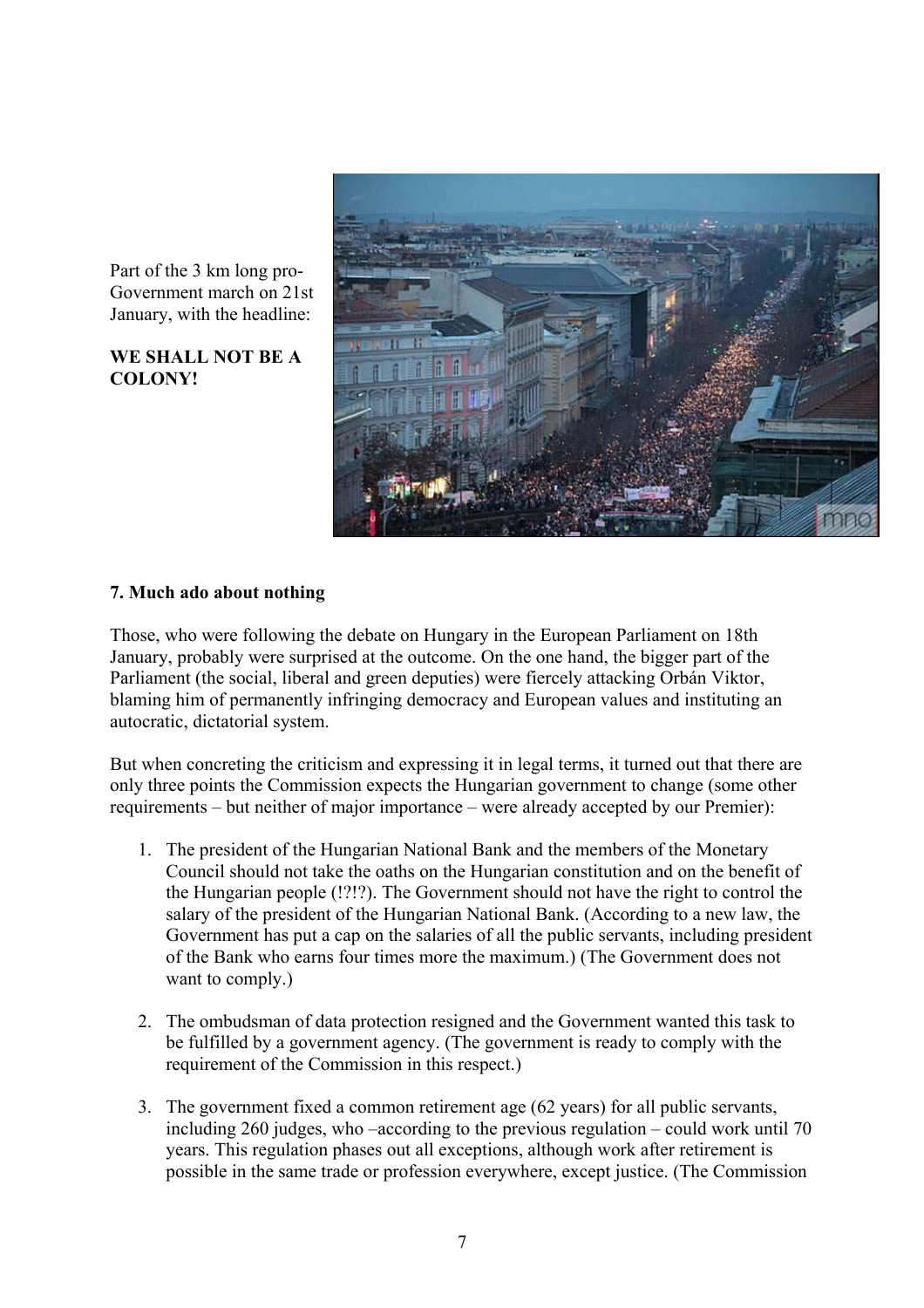thinks that this is an infringe of the autonomy of judges, but the Government thinks that this is a labour law issue and does not want to comply.)

Irrespective of being pro or anti-government, I think, that these requirements are ridiculous – or tragicomic for everybody. Does Hungary become an obedient European democracy if changing these regulations? Is this the borderline between European democracy and a nasty dictatorship? The Commission stresses, that the whole Hungarian policy is antidemocratic and pointing towards autocracy. But where are the real arguments?

I admit, that from a certain point of view the issue is a real political dilemma: is the rule of the 2/3 a democracy or a dictatorship? But this should be left for the Hungarians to decide: nobody should be afraid that the Hungarians cannot defend themselves against dictatorship. Hungarians do not need the help of the West-European socialists and liberals against a government which was elected by themselves. Hungarians do not accept to be said what is the political system they prefer to live in.

# **8. The Commission fights back**

One rightly asks: why does the Commission insists that the Hungarian Government should comply with these ridiculous demands? (E.g., the president of the Bank and the members of the Monetary Council have been taking the oaths on the Constitution and the benefit of the Hungarian people in the past 21 years.) At the same time, a lot of other very serious questions may be asked. E.g.:

- − The Benesh decrees are still in force both in Bohemia and Slovakia. They qualify the German and Hungarian minorities "collectively war guilty". This is a serious infringement of basic international law.
- − Some years ago Slovakia prohibited the use of Hungarian language in official intercourse in those localities where the Hungarians did not reach 20 per cent. (E.g., a Hungarianorigin policeman or doctor was prohibited to speak in Hungarian with members of the Hungarian minorities.) The European Parliament did not have any comment on that.
- − On the 50th anniversary of 1956 the socialist-liberal government then in power brutally attacked the peaceful demonstration of the opposition parties; eyes were shot out, there were innumerous wounded people, arbitrary imprisonments, etc. The Euro socialists, liberals and greens did not want to defend human rights of opposition party masses.
- − etc, etc.

For us, Hungarian national conservatives it is quite evident that the Commission and the EP applies a DOUBLE MEASUREMENT. It seriously infringes the rule that everybody should be equal in front of the law.

As concerns the above three requirements, they hurt the national feelings of the Hungarians and very probably, if the Hungarian Government raised the case to the Strassburg Court, it would be won. But Hungary is in a very critical economic situation and needs quick IMF stand-by credit support. But the IMF agreed with the Commission that talks may beguine only after the Hungarian government accepted the requirements of the Commission. The objective reader may decide: Is this the defence of the Hungarian democracy? No, this is THE HUMILIATION OF HUNGARY.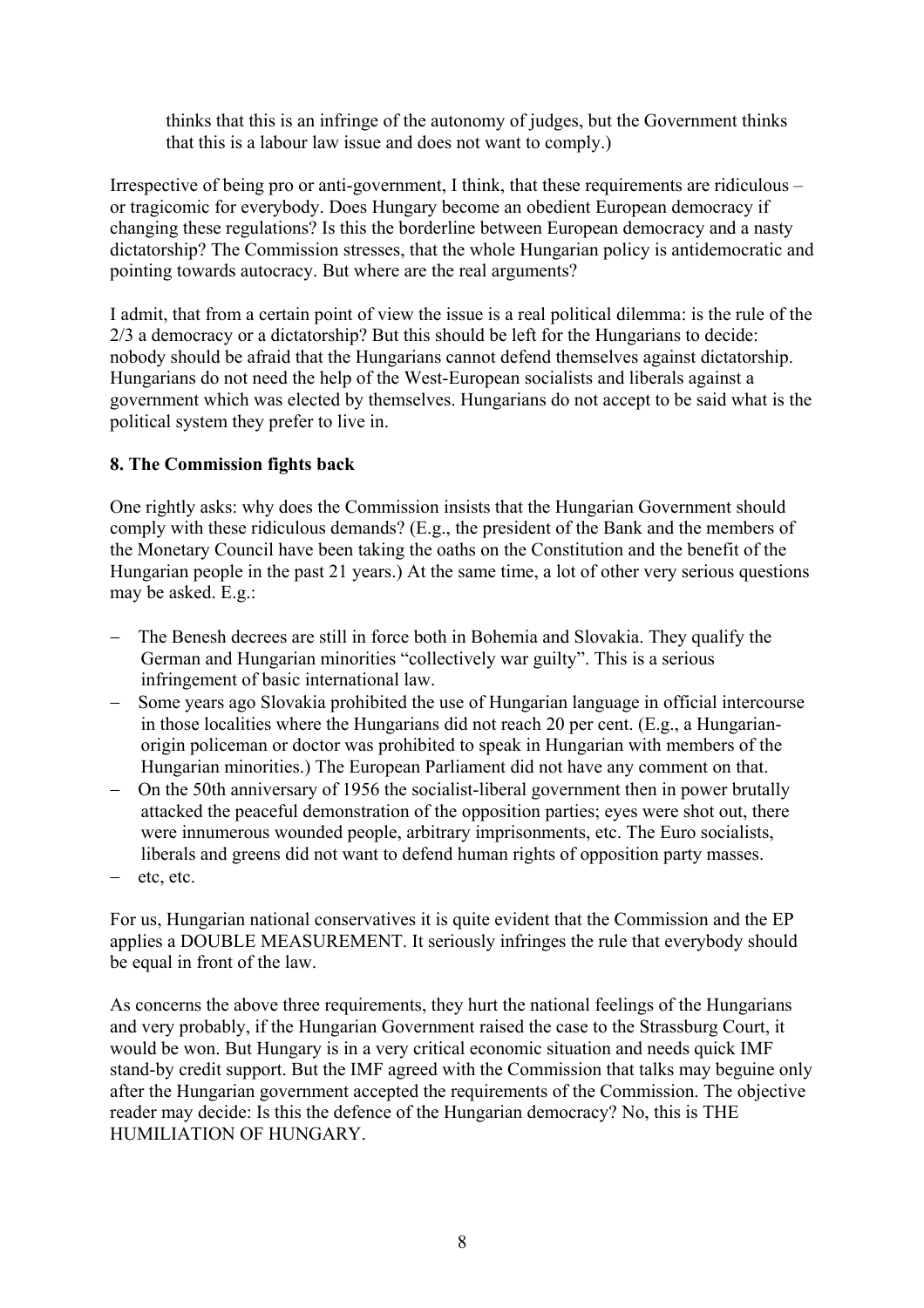#### **Summing up:**

There is an all-European attack against Hungary under the pretext of defending Hungarian democracy. But the real reason is that the Hungarian government shares Christian and conservative values and the new Hungarian constitution indoctrinates these values. Besides, due to the critical economic heritage of 8 years of former socialist and liberal mismanagement, extra taxes have been charged on the big companies and banks (being mostly in foreign ownership). These measures offend serious international business and financial interests.

The four Polish and three Italian deputies plus a Lithuanian and a Belgic deputy, the real friends of Hungary were explaining these developments in the European Parliament.

In addition to these, there are further reasons why the criticism is even harsher in Germany. Due to the nazi past of this great nation, admired by the Hungarians (which time by time appears in its neo forms) this country feels obligated to play an international mission to attack emerging dictatorships. But Hungarians do not need this protection. They can defend themselves against such a danger. Even a superficial glance at Hungarian history will persuade the reader about this: we did not have witch hunting, we did not burn heretics, we did not have fascism (only for half a year, imposed on us by the Gestapo and Wehrmacht) and we had communism forced on us by Soviet tanks but we raised against those tanks, solely in the communist camp.

Hungary must be saved not against its own Government but against the international financial capital, against the USURY CIVILIZATION.

Budapest, 27 January 2012.

dr. Károly Kiss Associate Professor of Economics



**One should not mix the national proud of a small nation with e.g. French nationalism!** 

**Slogans and pictures of the 21st January pro-Government march** ⇒